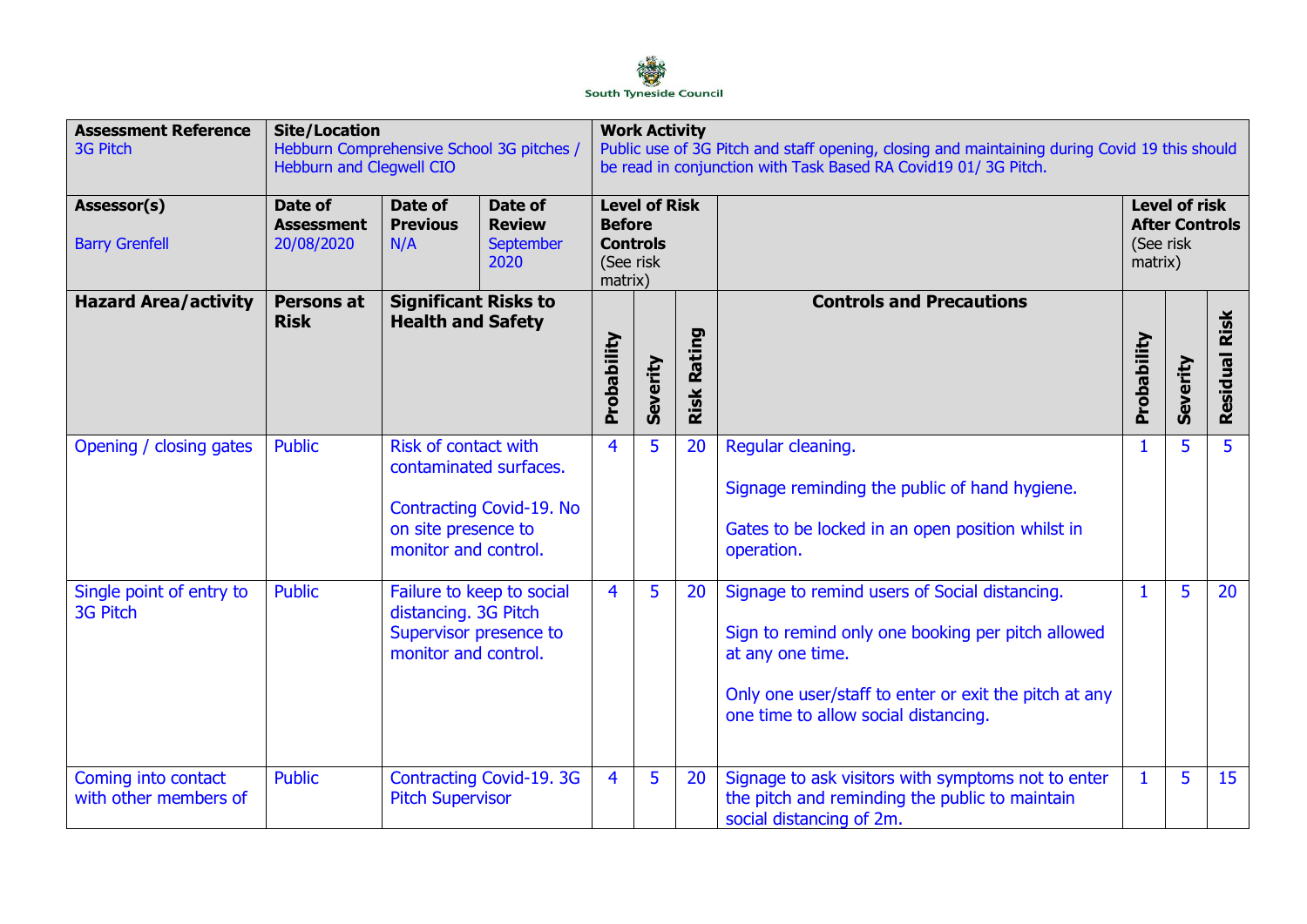

| the public playing on<br>adjacent courts                                |                | presence to monitor and<br>control.                                            |   |   |    |                                                                                                                                                                                                                                                                                                                                                                                                                                                                                                                                                                                                                                                                                                                                                                                               |   |   |   |
|-------------------------------------------------------------------------|----------------|--------------------------------------------------------------------------------|---|---|----|-----------------------------------------------------------------------------------------------------------------------------------------------------------------------------------------------------------------------------------------------------------------------------------------------------------------------------------------------------------------------------------------------------------------------------------------------------------------------------------------------------------------------------------------------------------------------------------------------------------------------------------------------------------------------------------------------------------------------------------------------------------------------------------------------|---|---|---|
| Coming into contact<br>with 3G equipment i.e.<br>qoals                  | Public / Staff | Risk of contact with<br>contaminated surfaces.<br><b>Contracting Covid-19.</b> | 5 | 5 | 25 | Ensure pitches are empty before moving goals to<br>preserve social distance between staff and user.<br>Signage reminding the public of hand hygiene.<br>Staff/Users to have PPE if required to move goals<br>Staff/Users are to remove gloves prior to getting it<br>their car/transport and to clean hands with hand<br>sanitiser after getting in the car/transport. See<br><b>HSE \Guidance</b><br>$\frac{1}{\pi}$<br>glovesingleuse.pdf<br>Staff/Coaches to be issued with hand sanitiser and<br>cleansing wipes for cleaning equipment<br>Staff are to be informed that they must wash their<br>hands according to Government Guidance<br>https://www.gov.uk/government/news/pu<br>blic-information-campaign-focuses-on-<br>handwashing<br>with soap and water regularly for 20 seconds: | 1 | 5 | 5 |
| Coming into contact<br>with equipment / balls<br>from adjoining pitches | <b>Public</b>  | Risk of contact with<br>contaminated surfaces.<br><b>Contracting Covid-19.</b> | 5 | 5 | 25 | Signage not to touch others equipment, social<br>distancing to be maintained when collecting.                                                                                                                                                                                                                                                                                                                                                                                                                                                                                                                                                                                                                                                                                                 | 1 | 5 | 5 |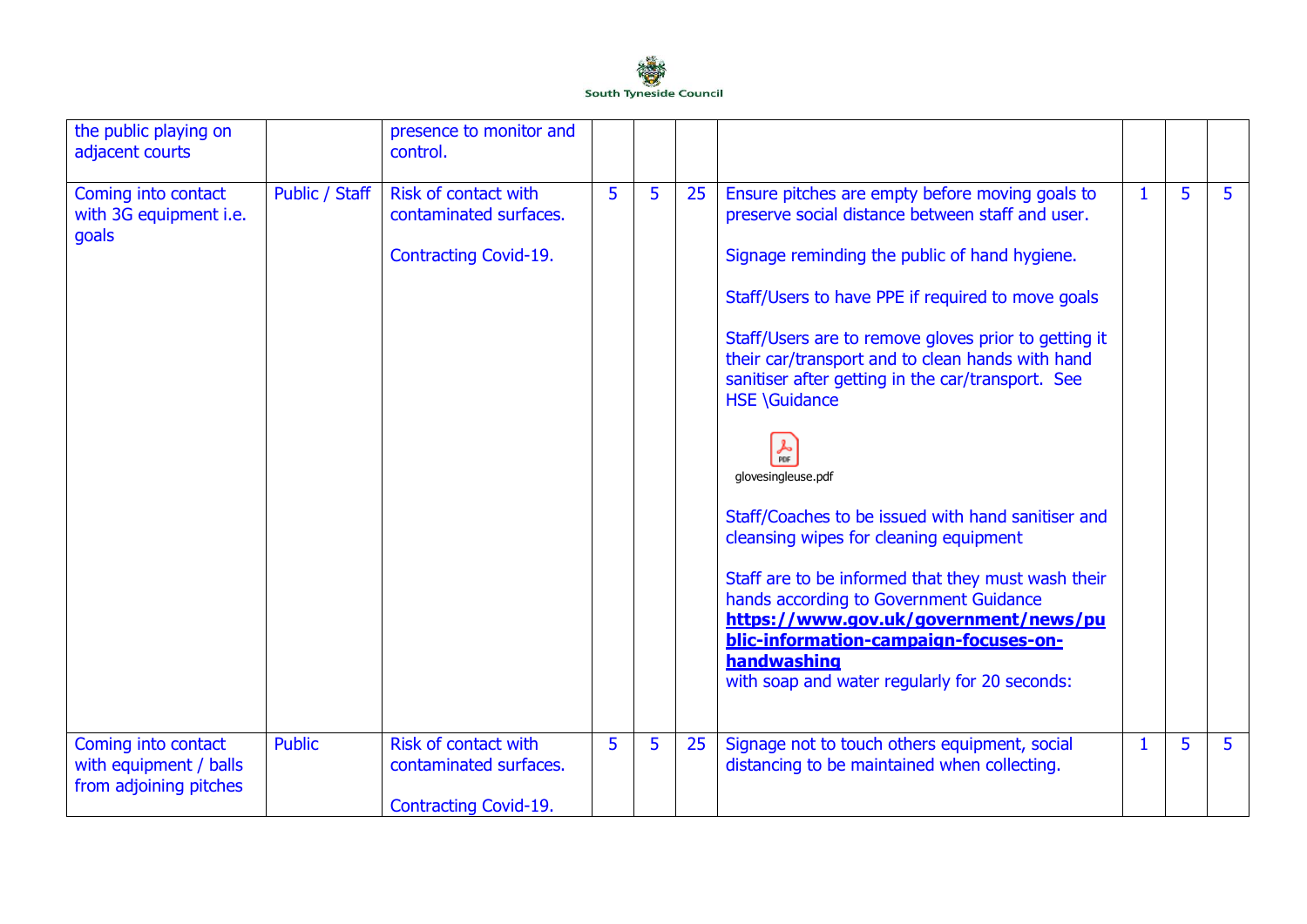

| Large groups forming                          | <b>Public</b> | Contracting Covid-19. 3G<br><b>Pitch Supervisor</b><br>presence to monitor and<br>control. | 4 | 5. | <b>20</b>       | Signage reminding the public to maintain social<br>distancing of 2m.<br>During the pandemic spectators are limited to one<br>per household to reduce the number of spectators<br>at the exterior of the fenced 3G area.              | $\overline{2}$ | 5 | 10 <sup>°</sup> |
|-----------------------------------------------|---------------|--------------------------------------------------------------------------------------------|---|----|-----------------|--------------------------------------------------------------------------------------------------------------------------------------------------------------------------------------------------------------------------------------|----------------|---|-----------------|
| Misuse and<br>unsupervised use by<br>under 16 | <b>Public</b> | Contracting Covid-19. 3G<br><b>Pitch Supervisor</b><br>presence to monitor and<br>control. | 5 | 5  | 25 <sub>1</sub> | Regular checks, reporting mechanism to<br>authorities police notifying of mass gatherings<br>Users found to be in breach of these restrictions<br>will be asked to leave and on repeated offence will<br>loose their future bookings | $\overline{2}$ | 5 | 10 <sup>°</sup> |
| <b>Signature of Assessor(s)</b>               |               |                                                                                            |   |    |                 |                                                                                                                                                                                                                                      |                |   |                 |

Risk Matrix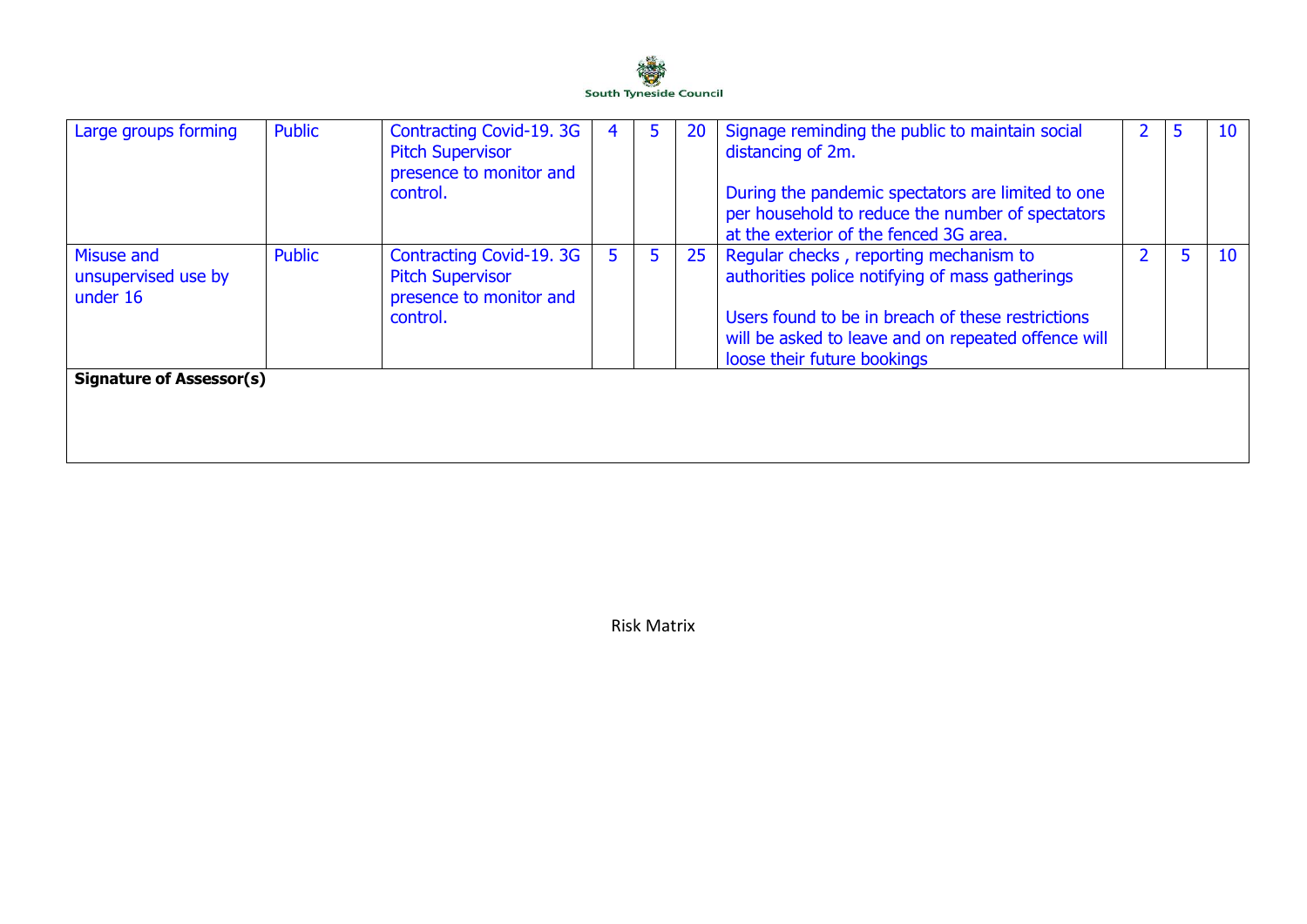

| <b>Severity</b>      | Non-Injury           | <b>Minor</b><br>Injury | $7$ Day<br><b>Injury</b>          | Major<br>Injury                    | <b>Fatality</b>        |
|----------------------|----------------------|------------------------|-----------------------------------|------------------------------------|------------------------|
| Likelihood           | 1                    | $\overline{2}$         | 3                                 | 4                                  | 5                      |
| Improbable           | 1                    | 2                      | 3                                 | 4                                  | 5                      |
| 1                    | <b>Low Risk</b>      | <b>Low Risk</b>        | <b>Low Risk</b>                   | <b>Low Risk</b>                    | <b>Low Risk</b>        |
| <b>Remote</b>        | $\mathbf{2}$         | 4                      | 6                                 | 8                                  | 10<br><b>Medium</b>    |
| $\mathbf{2}$         | <b>Low Risk</b>      | <b>Low Risk</b>        | <b>Low Risk</b>                   | <b>Low Risk</b>                    | <b>Risk</b>            |
| <b>Possible</b><br>3 | 3<br><b>Low Risk</b> | 6<br><b>Low Risk</b>   | 9<br><b>Medium</b><br><b>Risk</b> | 12<br><b>Medium</b><br><b>Risk</b> | 15<br><b>High Risk</b> |
|                      |                      |                        |                                   |                                    |                        |
| Probable             | 4                    | 8                      | 12<br><b>Medium</b>               | 16                                 | 20                     |
| 4                    | <b>Low Risk</b>      | <b>Low Risk</b>        | <b>Risk</b>                       | <b>High Risk</b>                   | <b>High Risk</b>       |
| <b>Most Likely</b>   | 5.                   | 10<br><b>Medium</b>    | 15                                | 20                                 | 25                     |
| 5                    | <b>Low Risk</b>      | <b>Risk</b>            | <b>High Risk</b>                  | <b>High Risk</b>                   | <b>High Risk</b>       |

## $Risk = Likelihood X$  Severity

The above matrix is to be used to evaluate likelihood and severity in order to come up with a standardised method of rating risks arising from a hazard. It is used in conjunction with the risk assessment pro-forma.